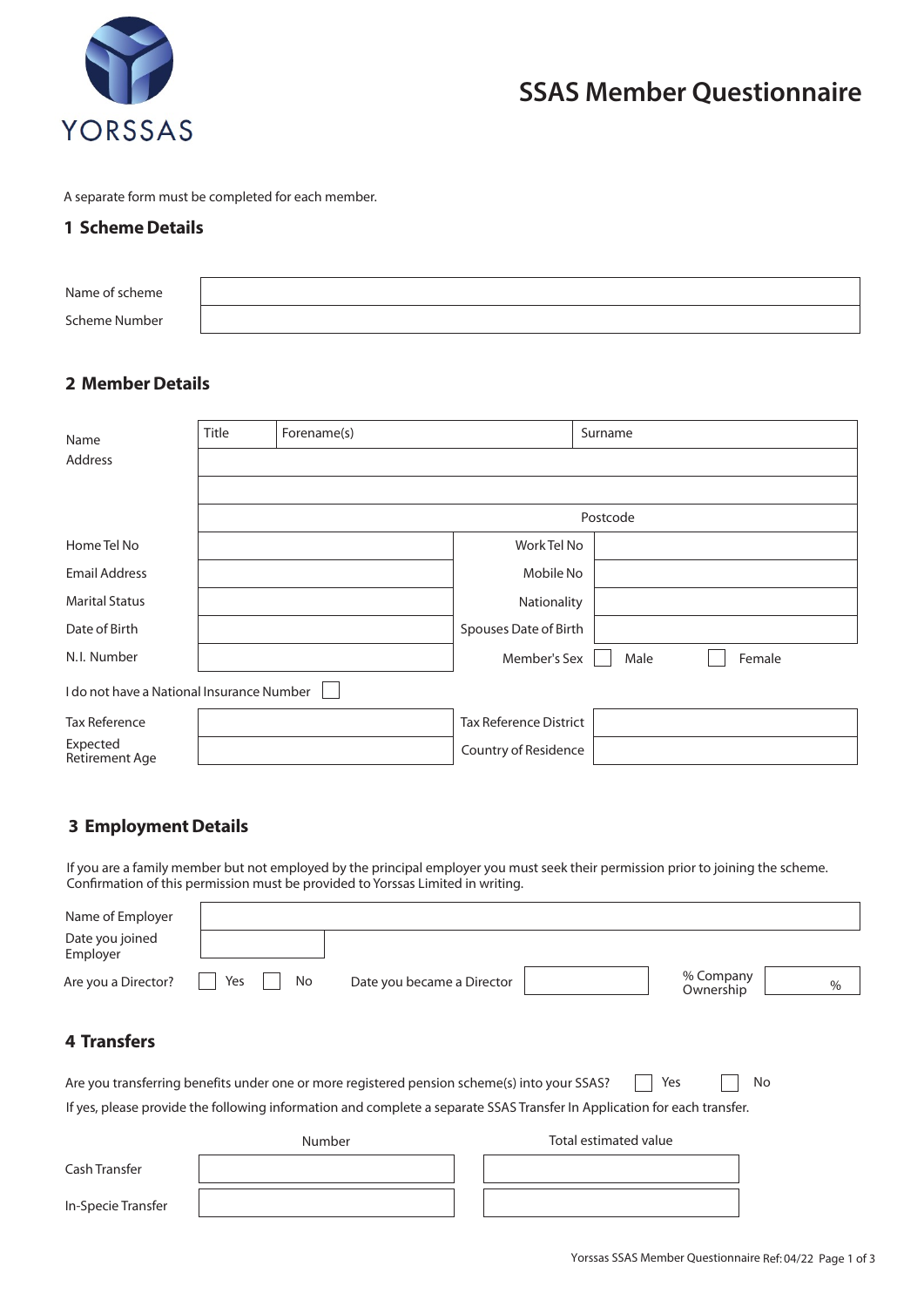### **5 Benets**

| Are you currently in receipt of benefits?   Yes<br><b>No</b>                                                                                                          |    |  |  |  |
|-----------------------------------------------------------------------------------------------------------------------------------------------------------------------|----|--|--|--|
| <b>No</b><br>Have you drawn flexible benefits from any UK Registered Pension Scheme?     Yes<br>(i.e. Flexi Access Drawdown or Uncrystallised Funds Pension Lump Sum) |    |  |  |  |
| Do you intend to commence benefits immediately? $\Box$ Yes                                                                                                            | No |  |  |  |

If yes, please complete a SSAS Benefit Payment Form.

### **6 Expression of Wish**

On your death, your remaining funds will be applied in accordance with the rules of the Scheme to provide lump sum and/or pension death benefits. Within the overall limits of the tax legislation, the rules give wide discretion over the exact form of benefits, and the recipients.

Do you want the Scheme Trustees to consider paying benefits to a particular individual(s), a trust, or a charity?  $\Box$  Yes  $\Box$  No

If yes, please complete a SSAS Member Expression of Wish Form, which is available on request or from our website: http://www.yorsipp.com/literature/

### **7 Protection against the Lifetime Allowance Charge**

Yes No Have you registered with HM Revenue & Customs for protection against the Lifetime Allowance Charge?

If yes, please tick all that apply and provide a copy of the certificate or enter the HMRC reference number, as appropriate.

| <b>Enhanced Protection</b>                   | Certificate Enclosed  |
|----------------------------------------------|-----------------------|
| Enhanced Protection with Lump Sum Protection | Certificate Enclosed  |
| <b>Primary Protection</b>                    | Certificate Enclosed  |
| Primary Protection with Lump Sum Protection  | Certificate Enclosed  |
| Fixed Protection (2012)                      | Certificate Enclosed  |
| Fixed Protection 2014                        | Certificate Enclosed  |
| Individual Protection 2014                   | Certificate Enclosed  |
| <b>Fixed Protection 2016</b>                 | <b>HMRC Reference</b> |
| Individual Protection 2016                   | <b>HMRC Reference</b> |
|                                              |                       |

| Certificate Enclosed  |  |
|-----------------------|--|
| Certificate Enclosed  |  |
| Certificate Enclosed  |  |
| Certificate Enclosed  |  |
| Certificate Enclosed  |  |
| Certificate Enclosed  |  |
| Certificate Enclosed  |  |
| <b>HMRC Reference</b> |  |
| <b>HMRC Reference</b> |  |